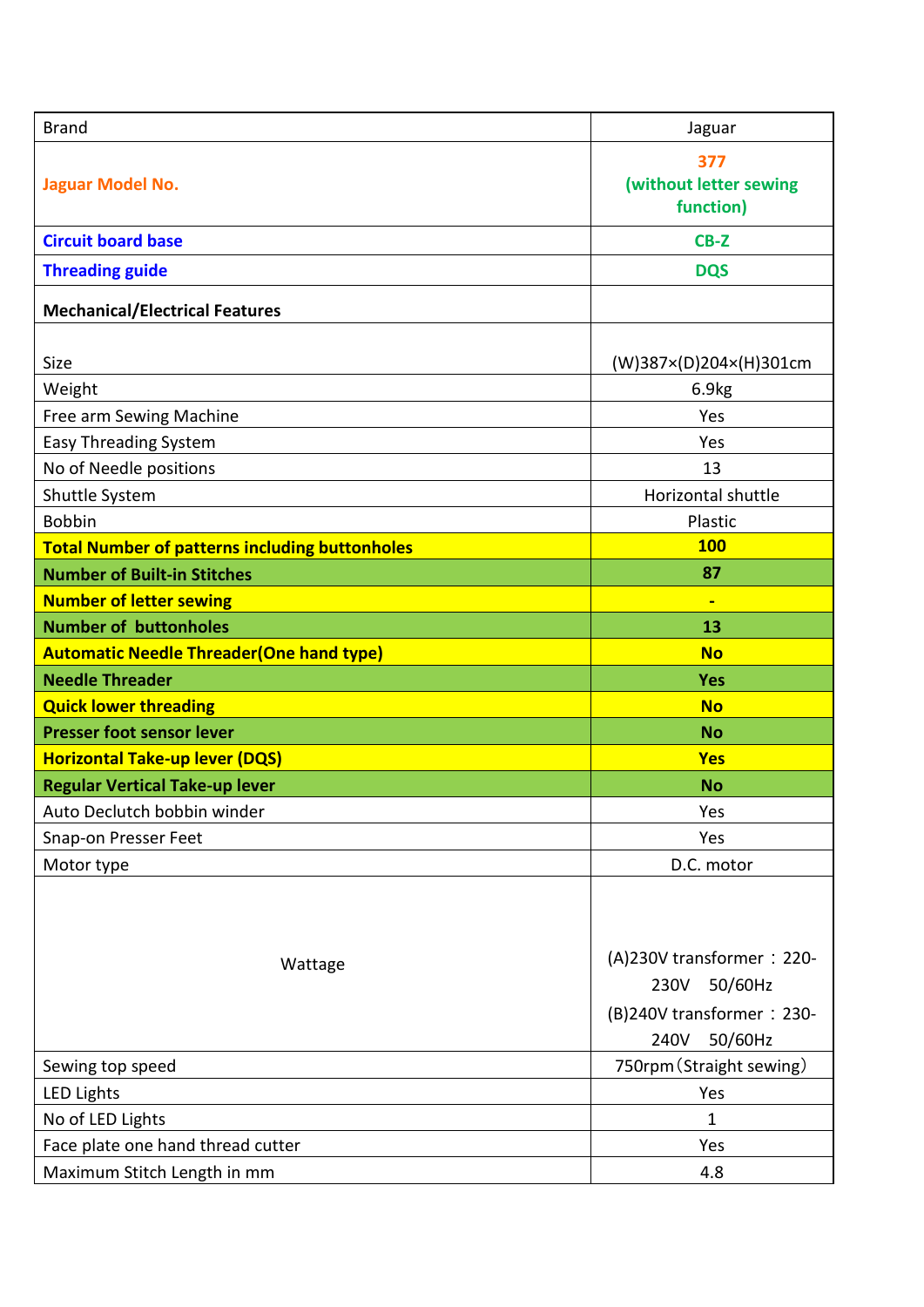| Maximum Stitch Width in mm                                     | 7.0                      |
|----------------------------------------------------------------|--------------------------|
| Reverse sewing                                                 | Yes                      |
| Double Insulated                                               | Yes                      |
|                                                                |                          |
| <b>Computer/Electronic Features</b>                            |                          |
| Start/Stop button                                              | Yes                      |
| Speed control                                                  | Yes                      |
| Slow start                                                     | Yes                      |
| Slow reverse(pattern tie off)                                  | Yes                      |
| Slow feed button                                               | Yes                      |
| Needle up/down                                                 | Yes                      |
| Twin needle button                                             | <b>No</b>                |
| Direct selection button with WHITE LED light(8 select buttons) | <b>No</b>                |
| Reverse sewing button instead of lever                         | Yes                      |
| Pattern tie off                                                | With slow reverse button |
| LCD screen                                                     | Yes                      |
| <b>Back light</b>                                              | No                       |
| <b>LCD display size</b>                                        | $46.5$ (W) x 13(H)       |
| No of lines of displayed information                           | $\overline{2}$           |
| Width and Length read out on LCD Screen                        | Yes                      |
| Foot lifter sensor                                             | Yes                      |
| Thick fabric sewing (Feed back circuit)                        | Yes                      |
| Motor overload protection circuit                              | Yes                      |
|                                                                |                          |
| <b>Accessories</b>                                             |                          |
| Vinyl Dust Cover                                               | Yes                      |
| <b>Instruction Book</b>                                        | 1 book                   |
| Foot control                                                   | Yes                      |
| Power supply cable                                             | Yes                      |
| <b>Darning Plate</b>                                           | Yes                      |
| Drop feed function                                             | Option                   |
| Zigzag Foot [on machine]                                       | Yes                      |
| Needle                                                         | Yes                      |
| <b>Auxiliary Spool Pin</b>                                     | Yes                      |
| Spool Pin Felt                                                 | $\overline{2}$           |
| Large Thread Spool Cap                                         | Yes                      |
| <b>Medium Thread Spool Cap</b>                                 | Yes                      |
| <b>Small Thread Spool Cap</b>                                  | Yes                      |
| Screwdriver for Needle plate                                   | Yes                      |
| Plastic Bobbins [not including 1 bobbin in machine]            | $\overline{2}$           |